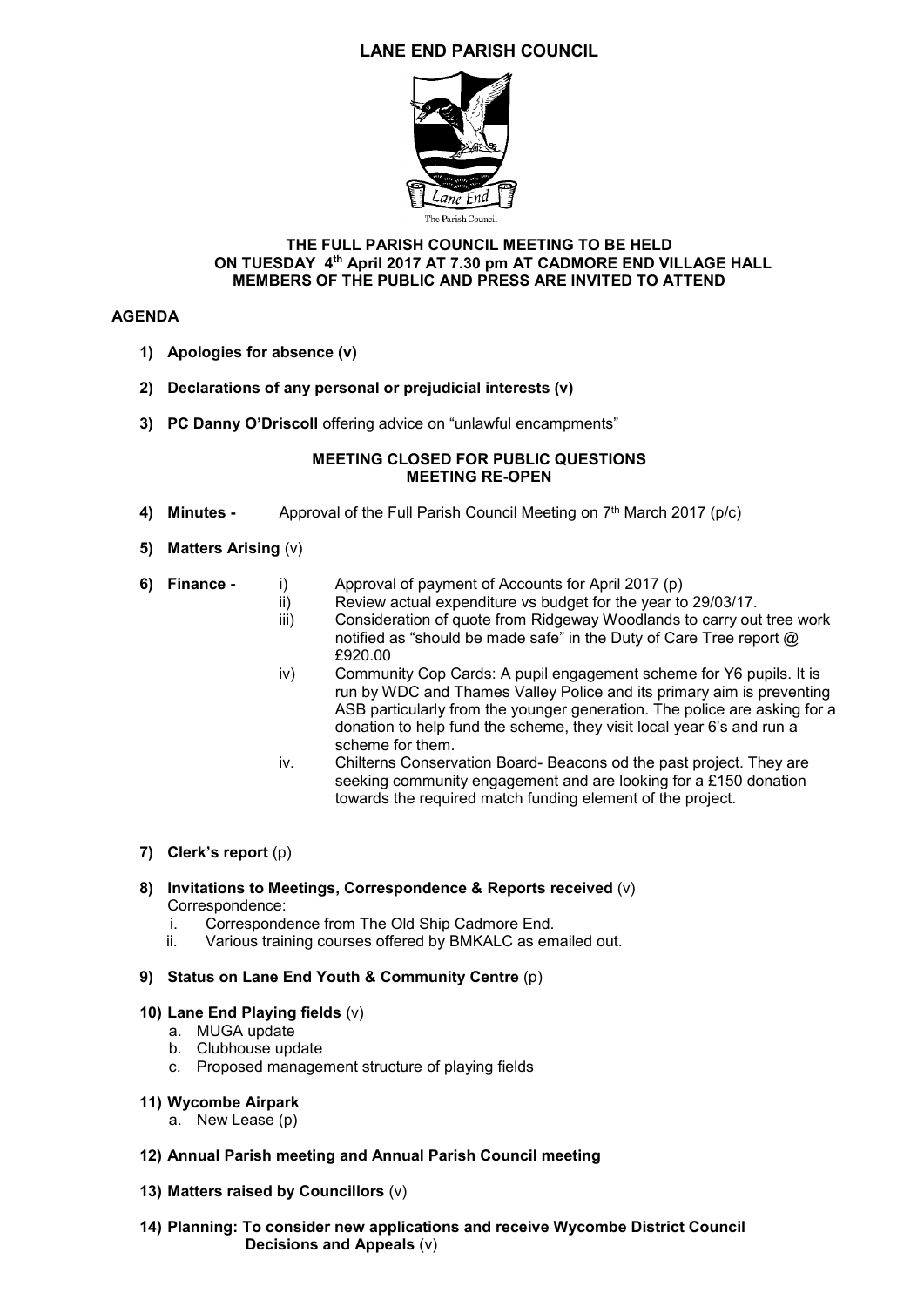#### **New Applications**

| 17/05654/FUL                                                                                       | Harecramp<br>Chequers Lane, Cadmore End | Farmhouse  | Householder<br>application<br>for<br>conversion of existing carport and<br>habitable<br>store<br>to<br>accommodation ancillary to main<br>dwelling, including fenestration.                                                   |
|----------------------------------------------------------------------------------------------------|-----------------------------------------|------------|-------------------------------------------------------------------------------------------------------------------------------------------------------------------------------------------------------------------------------|
| Application for<br>certificate of<br>lawfulness of existing<br>use of development.<br>17/05667/CLE | Harecramp<br>Chequers Lane, Cadmore End | Farmhouse, | Certificate of lawfulness for<br>existing use of first floor<br>accommodation<br>the<br>over<br>existing carport area as guest<br>accommodation, incorporating<br>а<br>living/dining/kitchen/bedroom<br>area & WC/shower room |

# **Wycombe District Council planning decisions**

**17/05057/FUL** *Decision* Application Permitted

Sandbanks Moor Common Lane End Buckinghamshire HP14 3HR, Householder application for excavation works and construction of dwarf retaining wall to create parking bay.

**15/08478/FUL** *Decision* Application Permitted

The Old Ship Marlow Road Cadmore End Buckinghamshire HP14 3PN**.** Change of use of land adjacent to the Old Ship Public House from equestrian to Use Class A4 (Drinking Establishment) including the creation of a new vehicular access to the site, re-surfacing and grading of the existing sloped site with gravel rolled tarmac and compacted gravel, associated landscaping, gates and a below

**16/08485/FUL** *Decision* Application Refused

Finings Farm Finings Road Lane End Buckinghamshire HP14 3LP Stationing of a mobile home to be associated with the working Livery (retrospective

# **16/08517/FUL** *Decision* Application Permitted

 Montbretia Bolter End Lane Bolter End Buckinghamshire HP14 3LU Householder application for construction of single storey side / rear extension following removal of existing conservatory

# **16/08364/CLP** *Decision* Grant Certificate of Proposed Use

Lutetia Nursery Drive Lane End Buckinghamshire HP14 3LY

 Certificate of lawfulness for proposed construction of front porch, insertion of 3 x rooflights to front roofslope, insertion of window to both side elevations and rear boxed dormer window in connection with conversion of loft to create additional habitable living accommodation. Insertion of new bi-fold doors and windows to ground floor rear.

# **17/05148/FUL** Application Withdrawn

Judlens, High Street, Lane End. [Change of use of existing shop, construction of second](http://publicaccess.wycombe.gov.uk/idoxpa-web/centralDistribution.do?caseType=Application&keyVal=OK64QTSCHOF00)  [floor extensions, 2 x front dormer windows and associated](http://publicaccess.wycombe.gov.uk/idoxpa-web/centralDistribution.do?caseType=Application&keyVal=OK64QTSCHOF00) roof alterations to allow [conversion of existing residential unit to provide 5 x 1 bed flats replacement of existing](http://publicaccess.wycombe.gov.uk/idoxpa-web/centralDistribution.do?caseType=Application&keyVal=OK64QTSCHOF00)  [garage with detached two storey building to provide 1 x 1 bed flat and ancillary works.](http://publicaccess.wycombe.gov.uk/idoxpa-web/centralDistribution.do?caseType=Application&keyVal=OK64QTSCHOF00) 

NEXT MEETING: To confirm that the Annual Parish Meeting will be held on Tuesday 2<sup>nd</sup> May at 7.30pmat Lane End Youth and Community Centre

CHANGE OF DATE: The Annual Parish Council Meeting followed by the ordinary meeting will be held on Tuesday 9th May 2017 at 7.30pm in Cadmore End Village Hall.